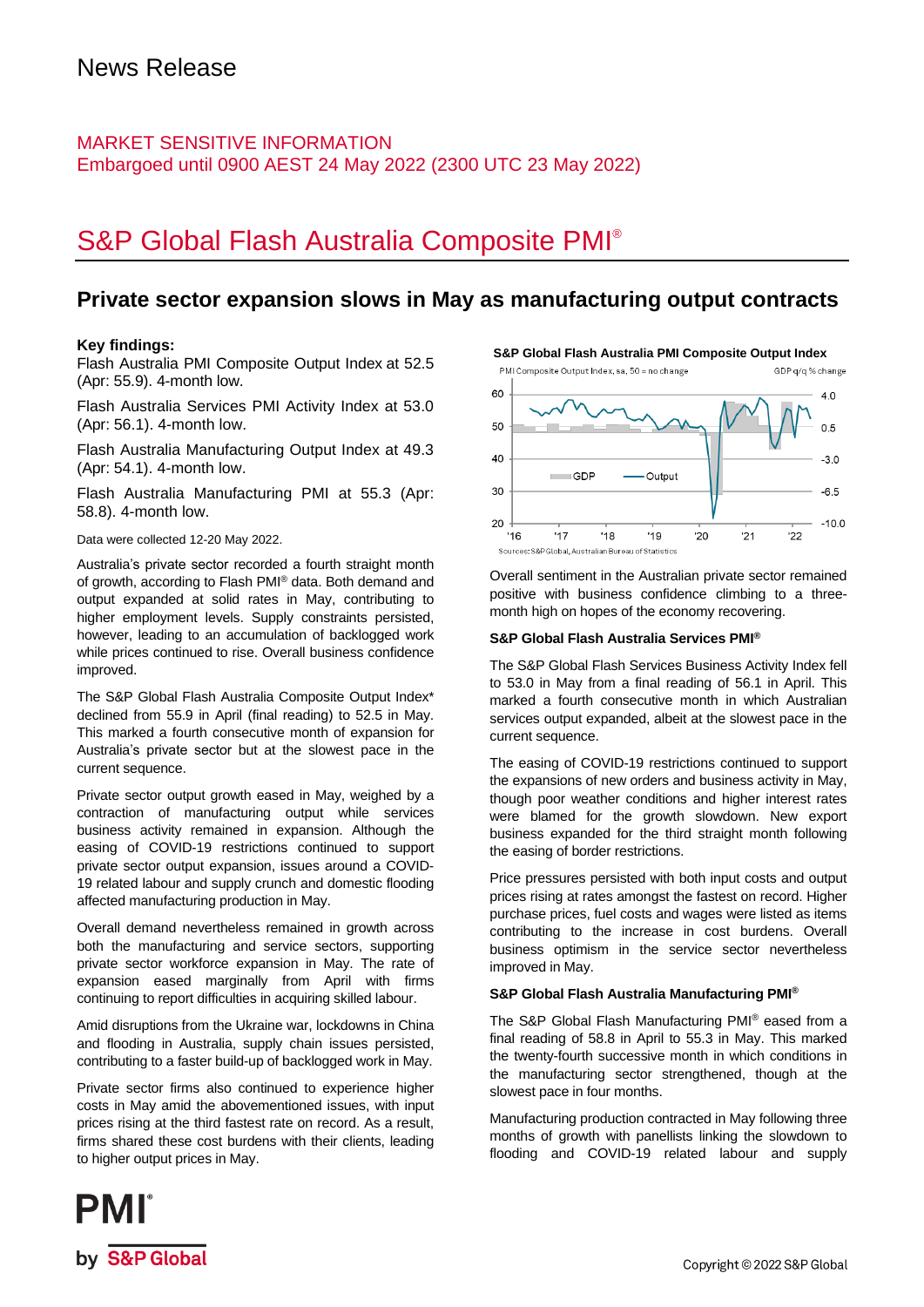## News Release

shortages. That said, new orders continued to expand, driving higher levels of employment and purchasing activity. Manufacturers also reported increasing their stocks of purchases to mitigate against price fluctuations and delays.

Indeed, suppliers' delivery times continued to lengthen in May at a rate far exceeding the survey average. At the same time, input costs rose at a rapid pace, leading to output prices climbing at the second fastest rate on record. Manufacturers attributed the increase in costs to the Ukraine war, COVID-19 disruptions in China and domestic flooding.

Overall sentiment amongst Australian manufacturers remained positive though the level of business confidence fell to a 25-month low.

*\*The S&P Global Flash Australia Composite Output Index is a GDP-weighted average of the S&P Global Flash Manufacturing Output Index and the S&P Global Flash Services Business Activity Index. Flash indices are based on around 85% of final survey responses and are intended to provide an advance indication of the final indices.*

#### **S&P Global Flash Australia Manufacturing PMI**



**Contact**

#### **S&P Global Market Intelligence**

Jingyi Pan Joanna Vickers Associate Director **Corporate Communications** Corporate Communications Telephone +65-6439-6022 Telephone +44-207-260-2234

Email joanna.vickers@spglobal.com

#### **Note to Editors**

The S&P Global Flash Australia Composite PMI® is compiled by S&P Global from responses to questionnaires sent to survey panels of around 400 manufacturers and 400 service providers. The panels are each stratified by detailed sector and company workforce size, based on contributions to GDP. The services sector is defined by S&P Global as consumer (excluding retail), transport, information, communication, finance, insurance, real estate and business services.

Survey responses are collected in the second half of each month and indicate the direction of change compared to the previous month. The following variables are monitored:

Manufacturing: Output, new orders, new export orders, backlogs of work, stocks of finished goods, employment, quantity of purchases, suppliers' delivery times, stocks of purchases, input prices, output prices, future output.

Services: Business activity, new business, new export business, outstanding business, employment, input prices, prices charged, future activity.

A diffusion index is calculated for each manufacturing and services variable. The index is the sum of the percentage of 'higher' responses and half the percentage of 'unchanged' responses. The indices vary between 0 and 100, with a reading above 50 indicating an overall increase compared to the previous month, and below 50 an overall decrease. The indices are then seasonally adjusted.



Commenting on the flash PMI data, Jingyi Pan, Economics Associate Director at S&P Global Market Intelligence said:

*"The expansion of the Australian economy continued in May at a solid pace, according to the S&P Global Flash Australia Composite PMI. Although manufacturing output was affected by issues of COVID-19 disruptions and poor weather conditions, manufacturing demand remained robust, which had been a reassuring sign.* 

*"Persistent supply chain constraints continue to pose challenges for firms in the private sector, both in terms of input acquisition and price fluctuations. Anecdotal evidence also suggested that firms are concerned with the rising interest rate outlook and the effect on their businesses, all of which are worth monitoring moving ahead.* 

*"That said, overall business sentiment remained positive while workforce expansion continued at a strong pace in May, positive signs gleaned from the latest PMI survey."*

-Ends-